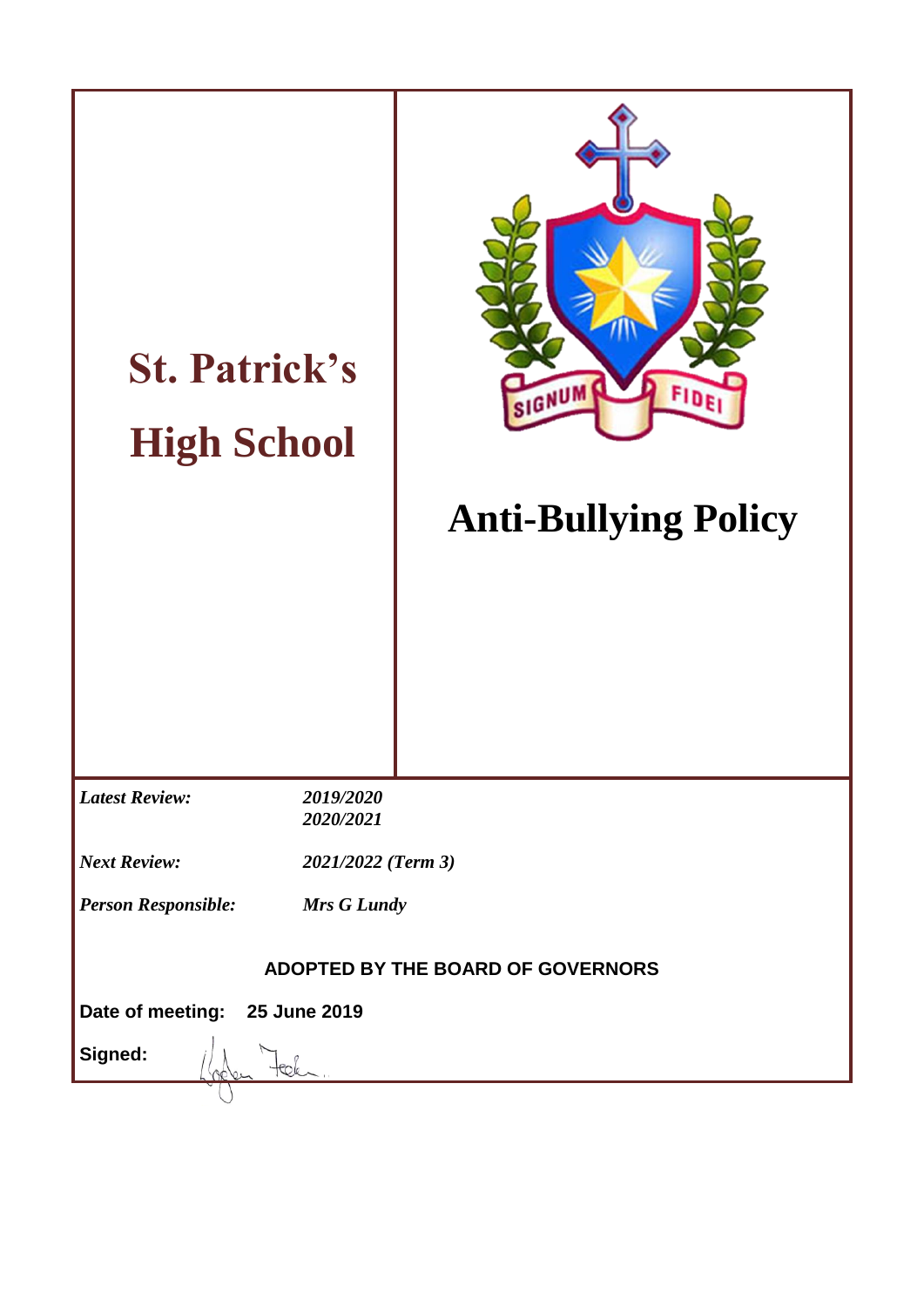# **Mission Statement**

As a Catholic School in partnership with parents and the community, the school *seeks to provide children of all abilities with a secure, caring, stimulating and happy environment where high values of work, personal integrity and learning can be achieved and where all pupils are encouraged to develop their talents and character and to contribute positively to home, school, church and society.*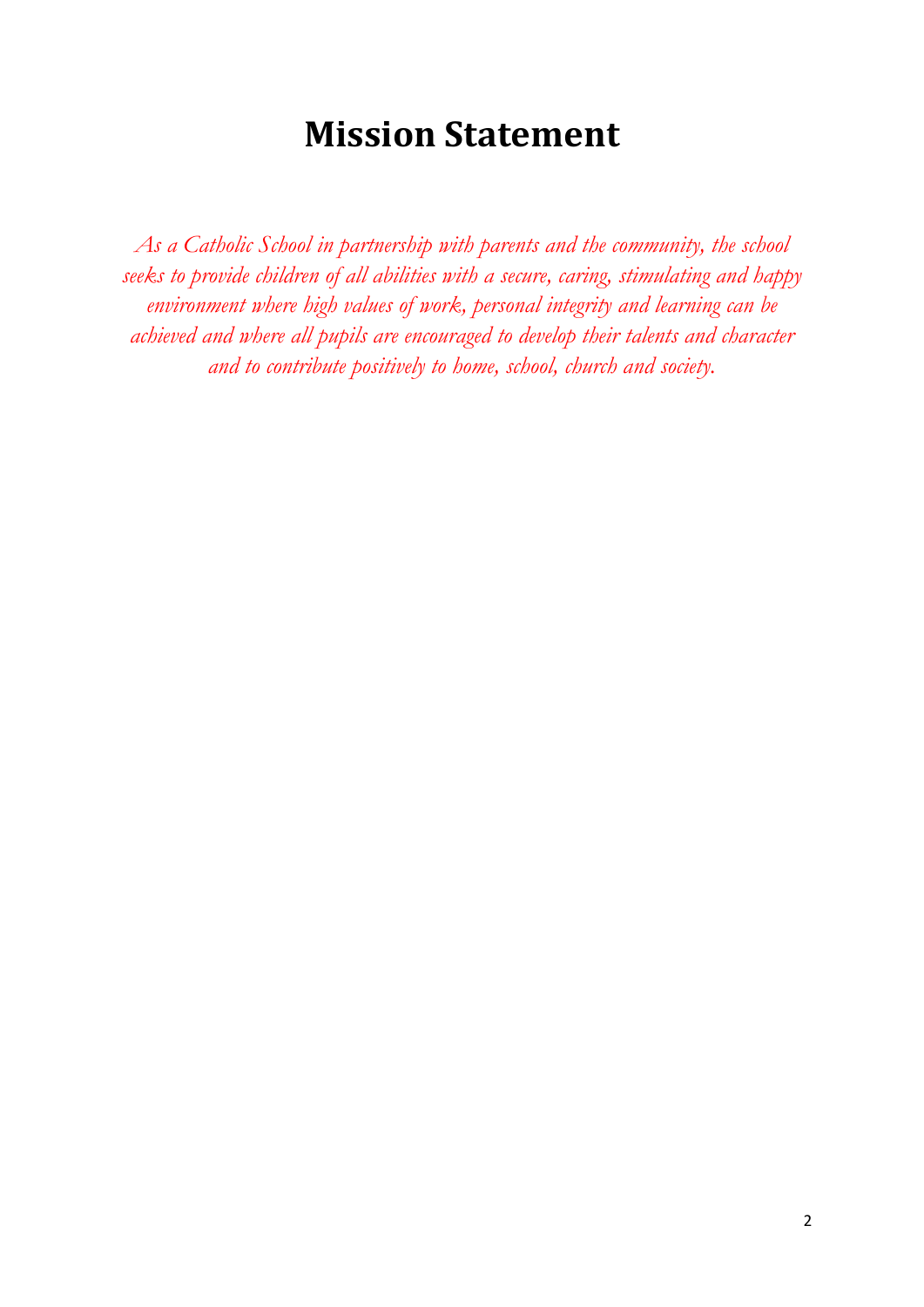## **Contents**

|                                           | Page    |
|-------------------------------------------|---------|
| <b>Introduction</b>                       |         |
| <b>Context</b>                            | 4       |
| <b>Preventative Measures</b>              | 7       |
| <b>Report a Bullying Concern</b>          | 10      |
| <b>Professional Development for Staff</b> | $12 \,$ |
| <b>Monitoring and Review of Policy</b>    | $12 \,$ |
| <b>Links to Other Policies</b>            | 12      |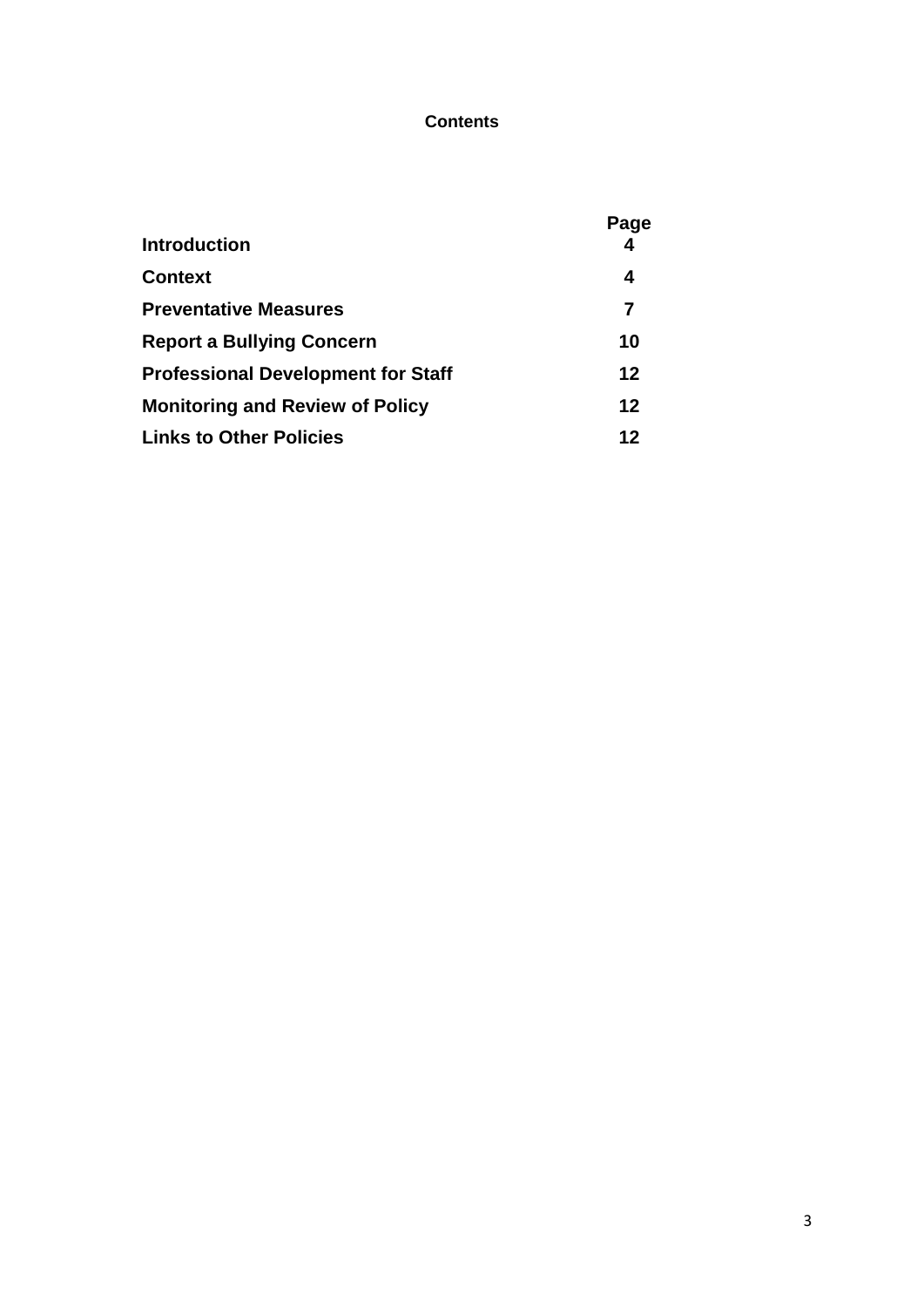# **Introduction**

At St Patrick's High School we believe all forms of bullying behaviour are unacceptable. We believe that all pupils have the right to learn in a safe and supported environment.

## **Context**

This Anti-Bullying Policy has been developed in conjunction with the following legislative and policy/guidance framework:

## **The Legislative Context:**

- [The Addressing Bullying in Schools Act \(Northern Ireland\) 2016](http://www.legislation.gov.uk/nia/2016/25/contents)
- [The Education and Libraries Order \(Northern Ireland\) 2003](http://www.legislation.gov.uk/nisi/2003/424/contents/made) (A17-19)
- [The Education \(School Development Plans\) Regulations \(Northern Ireland\) 2010](https://www.education-ni.gov.uk/sites/default/files/publications/de/annex-a-school-development-plans-regulations-2010.pdf)
- [The Children \(Northern Ireland\) Order 1995](http://www.legislation.gov.uk/nisi/1995/755/contents/made)
- [The Human Rights Act 1998](https://www.legislation.gov.uk/ukpga/1998/42/contents)
- [The Health and Safety at Work Order \(Northern Ireland\) 1978](https://www.legislation.gov.uk/nisi/1978/1039)

#### **The Policy & Guidance Context**

- The Addressing Bullying in Schools Act (Northern Ireland) 2016 Statutory Guidance for Schools and Boards of Governors (DE, 2019)
- [Pastoral Care in School: Promoting Positive Behaviour \(DE, 2001\)](https://www.education-ni.gov.uk/sites/default/files/publications/de/pastoral%20care%20in%20schools.pdf)
- [Safeguarding and Child Protection in Schools: A Guide for Schools \(DE, 2017\)](https://www.education-ni.gov.uk/sites/default/files/publications/education/Safeguarding-and-Child-Protection-in-Schools-A-Guide-for-Schools.pdf)
- [Co-operating to Safeguard Children and Young People in Northern Ireland \(Dept. of](https://www.health-ni.gov.uk/publications/co-operating-safeguard-children-and-young-people-northern-ireland)  [Health, Social Services and Public Safety, 2016\)](https://www.health-ni.gov.uk/publications/co-operating-safeguard-children-and-young-people-northern-ireland)
- [Safeguarding Board for Northern Ireland Policies and Procedures \(SBNI, 2017\)](https://www.proceduresonline.com/sbni/)

#### **The International Context**

[United Nations Convention on the Rights of the Child](https://downloads.unicef.org.uk/wp-content/uploads/2010/05/UNCRC_united_nations_convention_on_the_rights_of_the_child.pdf?_ga=2.109765637.1827233515.1552648186-274690600.1552648186) (UNCRC)

## The key points to note are: *The Addressing Bullying in Schools Act (Northern Ireland) 2016:*

- Provides a legal definition of bullying.
- Places a duty on the Board of Governors to put in place measures to prevent bullying behaviour, in consultation with pupils and parents.
- Requires schools to record all incidents of bullying behaviour and alleged bullying incidents.
- Sets out under which circumstances this policy should be applied, namely in school, during the school day and while travelling to and from school.
- When under control of school staff, but away from school (e.g. school trips).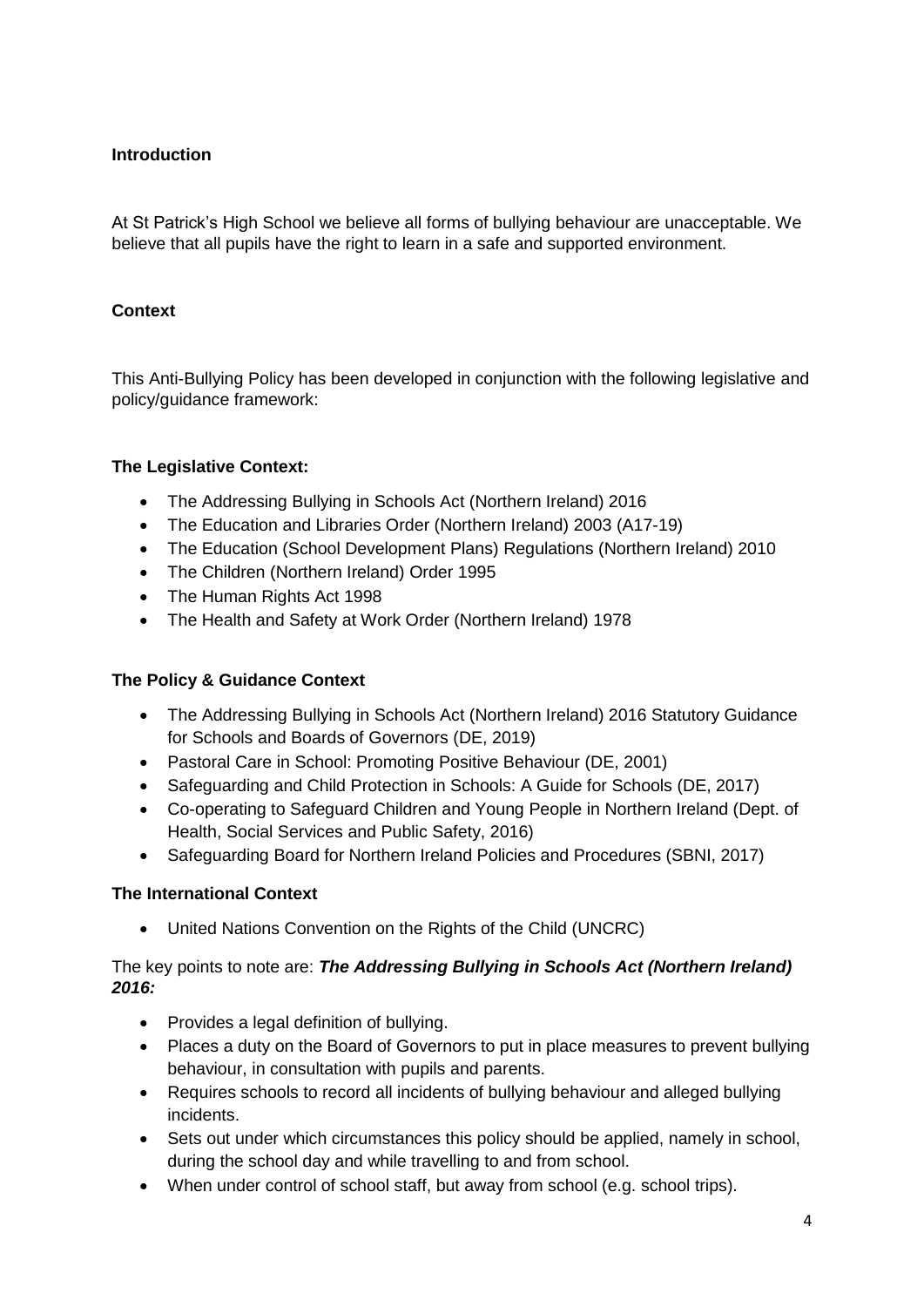- When receiving education organised by school but happening elsewhere (e.g. in another school in the ALC).
- Requires that the policy be updated at least every four years.
- *The Education and Libraries Order (NI) 2003*, requires the Board of Governors to:
- 'Safeguard and promote the welfare of registered pupils'. (A.17)
- *The United Nations Convention on the Rights of the Child (UNCRC)* sets out every child's right to:
- *be protected from all forms of physical or mental violence, injury or abuse, maltreatment or exploitation;(A.19)*
- *be protected from discrimination; (A.2)*
- *express their views, in a supported and accessible way, on issues that affect them, and to have their opinions taken seriously; (A.12)*
- *education.(A.28)*

## *Ethos & Principles*

We are committed to a society where children and young people can live free and safe from bullying. We understand that everyone in our school community has a role to play in taking a stand against bullying and creating a safe and welcoming environment for all.

# *Consultation and Participation*

This policy has been developed in consultation with registered pupils and their parents/carers, in compliance with the Addressing Bullying in Schools Act (NI) 2016.

Consultation with stakeholders took place, for example:

- Consultative workshops with Anti-Bullying Ambassadors and Student Council Representatives;
- Whole school questionnaires distributed to all staff, pupils and parents

## *What is Bullying?*

The Addressing Bullying in Schools Act (NI) 2016 provides schools with a legal definition which states:

1.(1) In this Act "bullying" includes (but is not limited to) the repeated use of—

(a) any verbal, written or electronic communication,

(b) any other act, or

(c) any combination of those, by a pupil or a group of pupils against another pupil or group of pupils, with the intention of causing physical or emotional harm to that pupil or group of pupils.

(2) For the purposes of subsection (1), "act" includes omission.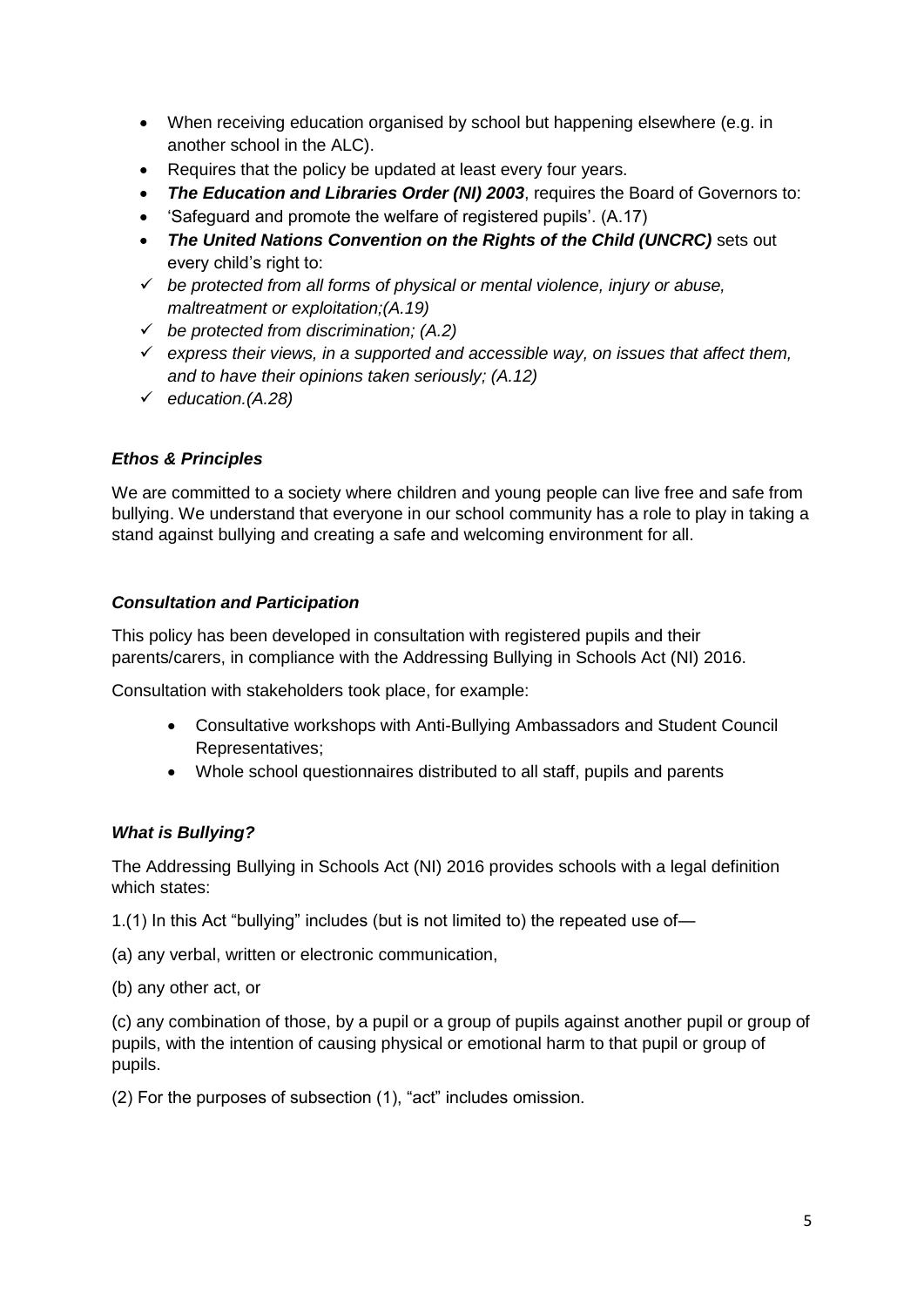Therefore, in summary, according to St Patrick's High School's Anti-Bulllying Policy;

## *Bullying is behaviour that is usually repeated, which is carried out intentionally to cause hurt, harm or to adversely affect the rights and needs of another or others.*

While bullying is usually repeated behaviour, there are instances of one-off incidents that, in line with the legislation, St Patrick's High School will consider as bullying.

When assessing a one-off incident, to make a decision on whether to classify it as bullying. St Patrick's High School staff shall consider the following criteria:

- severity and significance of the incident
- evidence of pre-meditation
- impact of the incident on individuals (physical/emotional)
- impact of the incidents on wider school community
- previous relationships between those involved
- any previous incidents involving the individuals

Any incidents which are not considered bullying behaviour will be addressed under the Positive Behaviour Policy.

The following unacceptable behaviours, when repeated, targeted and intentionally hurtful, may be considered a bullying behaviour:

Verbal or written acts

- saying mean and hurtful things to, or about, others
- making fun of others
- calling another pupil mean and hurtful names
- telling lies or spreading false rumours about others
- try to make other pupils dislike another pupil/s

#### Physical acts

- hitting
- $\bullet$  kicking
- pushing
- shoving
- material harm, such as taking/stealing money or possessions or causing damage to possessions

Omission (Exclusion)

- leaving someone out of a game
- refusing to include someone in group work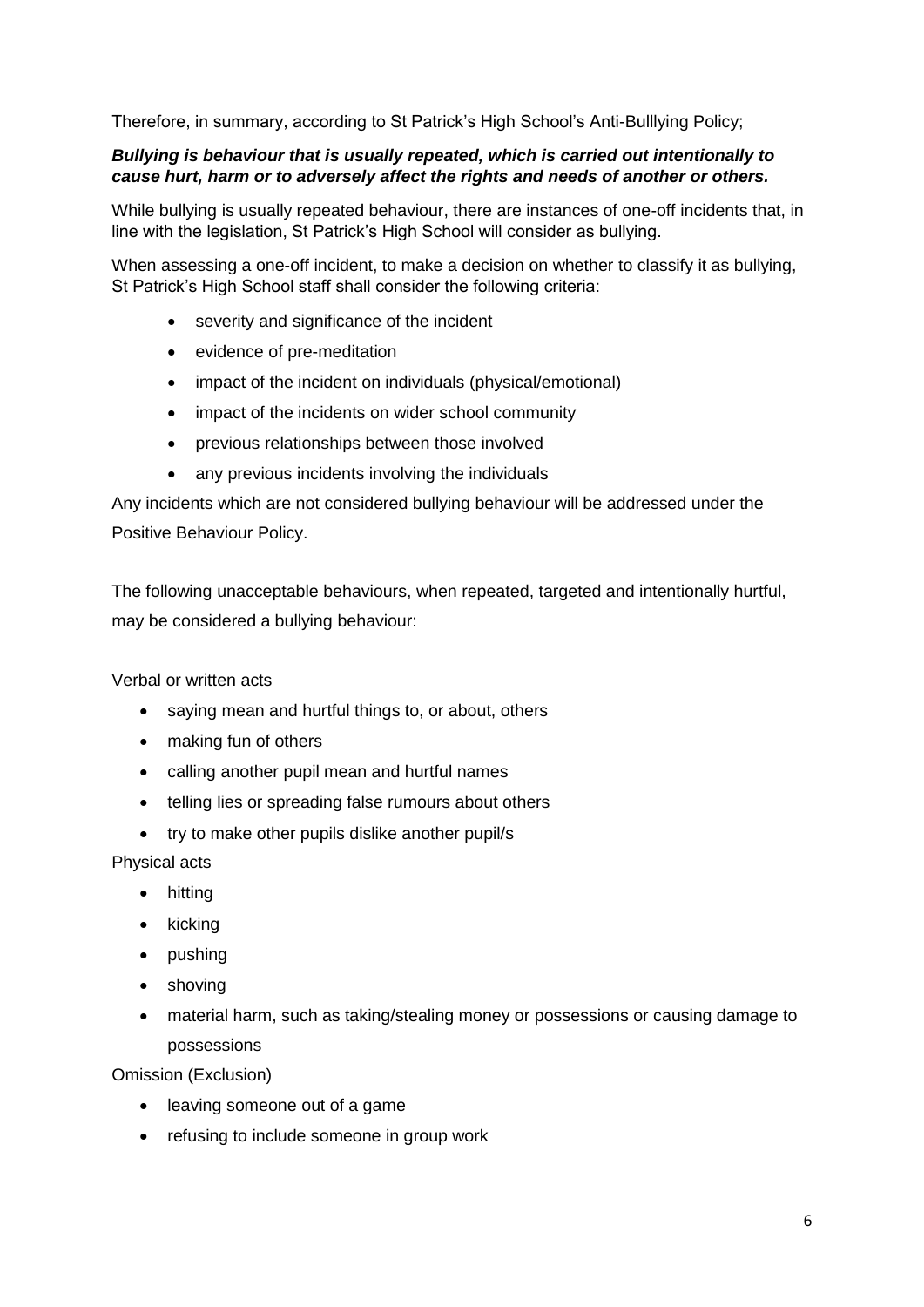Electronic Acts

- using online platforms or other electronic communication to carry out many of the written acts noted above
- impersonating someone online to cause hurt
- sharing images (e.g. photographs or videos) online to embarrass someone. Sharing of inappropriate images may be dealt with in accordance with safeguarding procedures.

This list is not exhaustive and that other behaviours which fit with the definition may be considered bullying behaviour.

In St Patrick's High School we define harm in accordance with DE guidance. Therefore, 'harm' is defined as:

- Emotional or psychological harm as intentionally causing distress or anxiety by scaring, humiliating or affecting adversely a pupil's self-esteem.
- Physical harm as intentionally hurting a pupil by causing injuries such as bruises, broken bones, burns or cuts.

In developing this Policy, St Patrick's High School has noted the motivations behind bullying as suggested in the Addressing Bullying in Schools Act (NI) 2016;

- Age
- Appearance
- Breakdown in peer relationships
- Community background
- Political affiliation
- Gender identity
- Sexual orientation
- Pregnancy
- Marital status
- Race
- Religion
- Disability / SEN
- Ability
- Looked After Child status
- Young Carer status

Bullying is an emotive issue, therefore it is essential that we ensure we use supportive, understanding language when discussing these matters. For that reason, we will not refer to a child as 'a bully', nor will we refer to a child as 'a victim'. Instead, we will refer to the child describing the situation surrounding that child, for example:

- A child displaying bullying behaviours
- A child experiencing bullying behaviours

We encourage all members of the school community to use this language when discussing bullying incidents.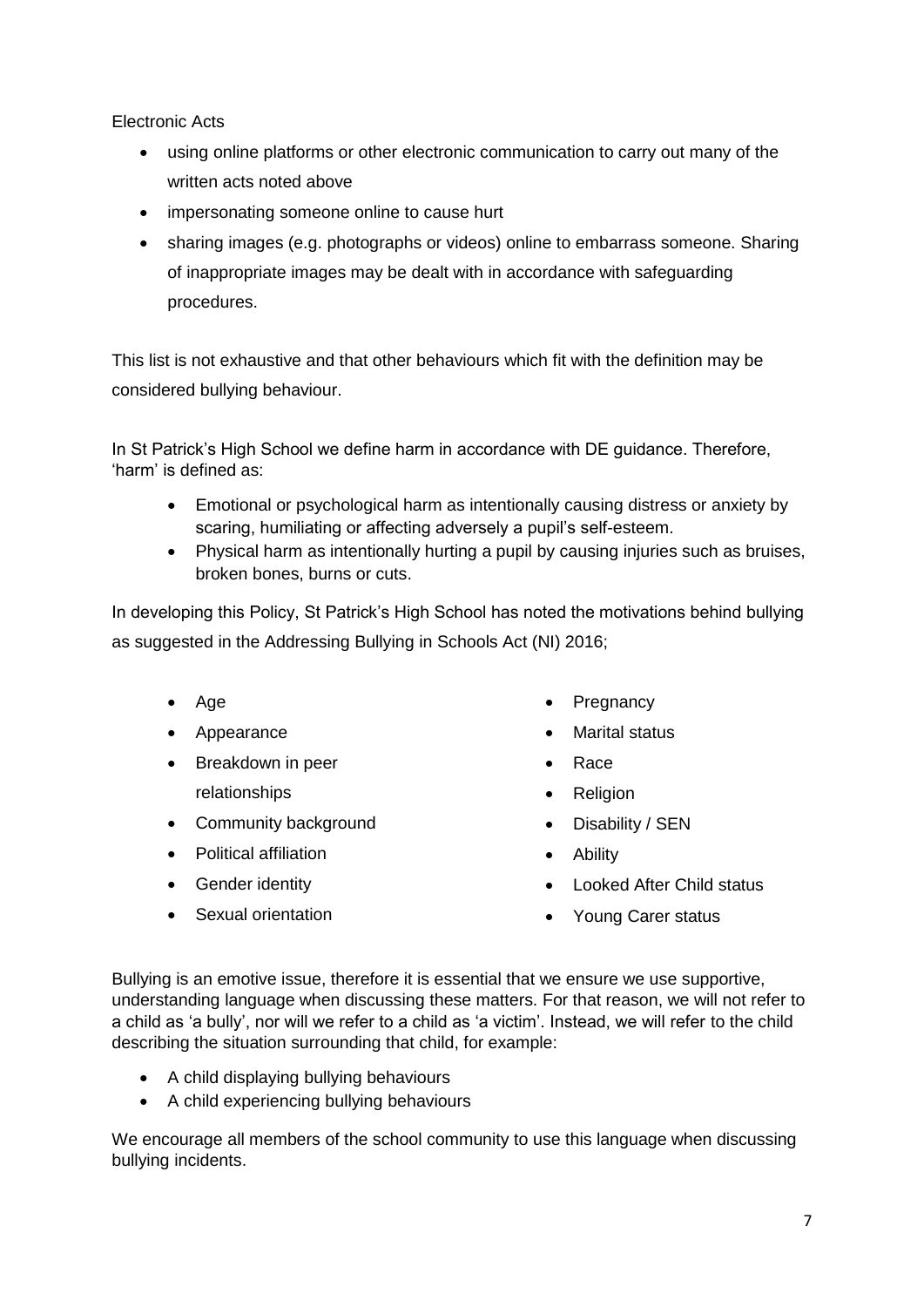## *Preventative Measures*

This Policy aims to promote a strong anti-bullying ethos within the High School and the wider school community.

Under the legislation, the focus for all anti-bullying work should be on prevention and therefore the following key actions are in place with the aim of preventing bullying and creating a safe learning environment;

- raising awareness and understanding of the positive behaviour expectations, as set out in the positive behaviour policy;
- promotion of anti-bullying messages through the curriculum eg. inclusion of ageappropriate material specific to individual subject areas related to bullying, positive behaviour and inclusion;
- addressing issues such as the various forms of bullying, including the how and why it can happen, through assemblies, external organisations and LLW (eg. sectarian, racist, homophobic, transphobic, disablist, etc.).
- involvement in meaningful and supportive shared education projects, supporting pupils to explore, understand and respond to difference and diversity;
- through the preventative curriculum actively promote positive emotional health and wellbeing;
- participation in the NIABF annual anti-bullying week activities;
- engagement in key national and regional campaigns, e.g Safer Internet Day, Good Relations Week, etc;
- development of peer-led systems (e.g. school council and anti-bullying ambassadors) to support the delivery and promotion of key anti-bullying messaging within the school;
- development of effective strategies for playground management, e.g. training for supervisors, zoning of playgrounds and identified boundaries;
- focused assemblies to raise awareness and promote understanding of key issues related to bullying;
- provision and promotion of extra- and co-curricular activities, aimed at supporting the development of effective peer support relationships and networks. for example sporting activity, creative arts, leisure and games, etc.

Preventative measures that are put in place in St Patrick's High School to prevent bullying behaviour on the way to and from school include:

- the development of a culture where pupils take pride in their school and are viewed as ambassadors for their school within the community. This includes regular reminders of the positive behaviour expectations of pupils whilst travelling to and from school;
- peer monitoring systems on buses;
- regular engagement with transport providers (e.g. Translink, EA Transport, etc.) to ensure effective communication and the early identification of any concerns;
- promotion of key anti-bullying messages and awareness of behaviour expectations of pupils amongst the local community (e.g. local shops, cafes, service providers, residents, etc), including information on how to raise any concerns with the school;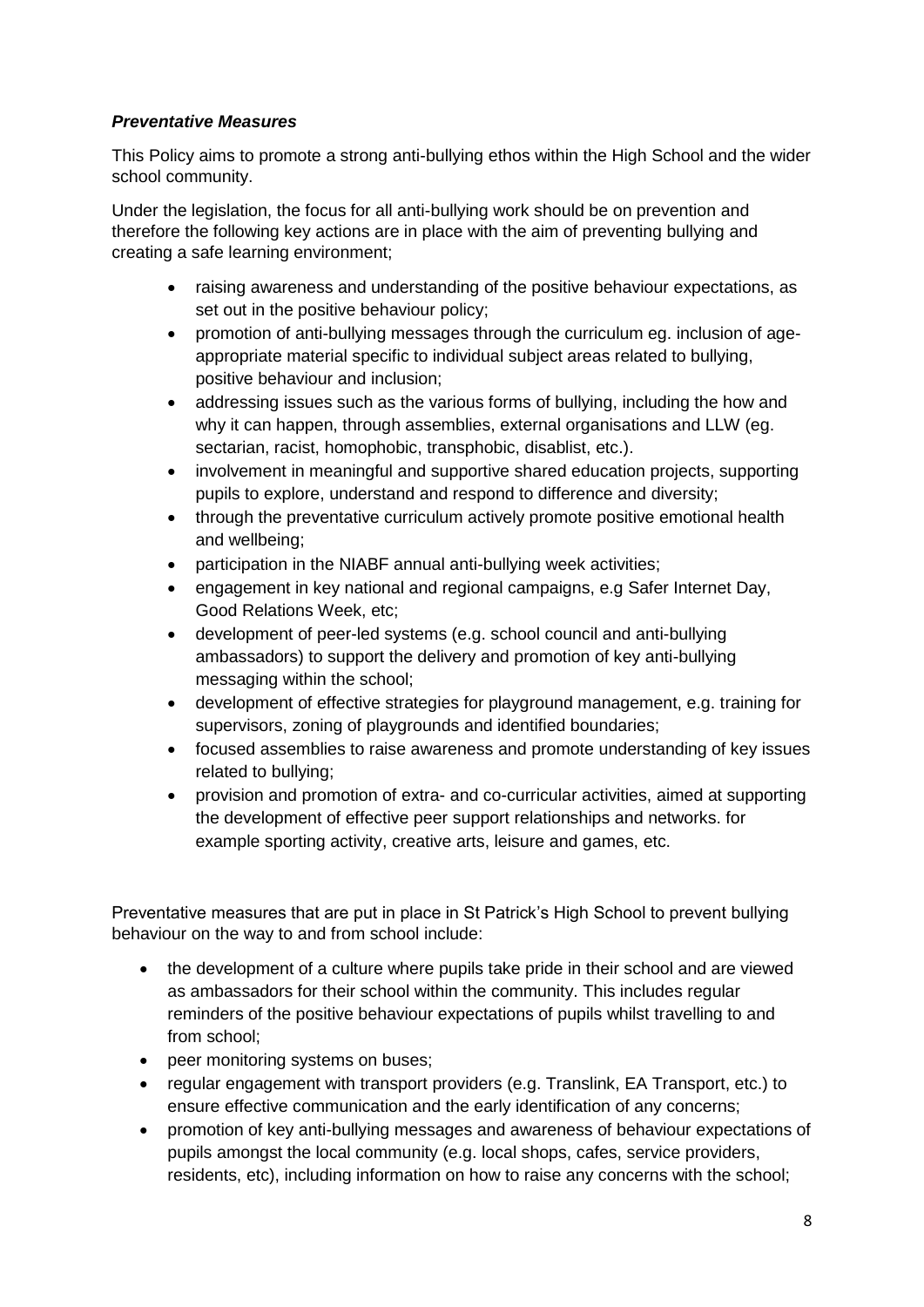appropriate deployment of staff to support the transition from school day to journey home (e.g. staff duty at school gate/bus stops, where appropriate)

We have taken measures to raise awareness of the nature and impact of online bullying and support pupils to make use of the internet in a safe, responsible and respectful way. This includes:

- addressing key themes of online behaviour and risk through LLW/assemblies, including understanding how to respond to harm and the consequences of inappropriate use.
- participation in Anti-Bullying Week/assembly.
- engagement with key statutory and voluntary sector agencies (e.g. C2k, PSNI, Public Health Agency, Safeguarding Board for NI e-Safety Forum) to support the promotion of key messages.
- development and implementation of robust and appropriate policies in related areas (e.g. Acceptable Use of the Internet Policy)

## **Responsibility**

Everyone in St Patrick's High School has responsibility for creating a safe and supportive learning environment for all members of the school community.

Everyone in the school community, (including pupils, their parents/carers and the staff of the school) is expected to respect the rights of others to be safe.

Everyone has the responsibility to work together to:

- foster positive self-esteem;
- behave towards others in a mutually respectful way;
- model high standards of personal pro-social behaviour;
- be alert to signs of distress and other possible indications of bullying behaviour;
- inform the school of any concerns relating to bullying behaviour;
- refrain from becoming involved in any kind of bullying behaviour, even at the risk of incurring temporary unpopularity;
- refrain from retaliating to any form of bullying behaviour;
- intervene to support any person who is being bullied, unless it is unsafe to do so;
- report any concerns or instances of bullying behaviour witnessed or suspected, to a member of staff;
- emphasise the importance of seeking help from a trusted adult about bullying behaviour when it happens or is observed;
- explain the implications of allowing the bullying behaviour to continue unchecked, for themselves and/or others;
- listen sensitively to anyone who has been bullied, take what is said seriously, and provide reassurance that appropriate action will be taken;
- know how to seek support internal and external;
- resolve difficulties in restorative ways to prevent recurring bullying behaviour and meet the needs of all parties.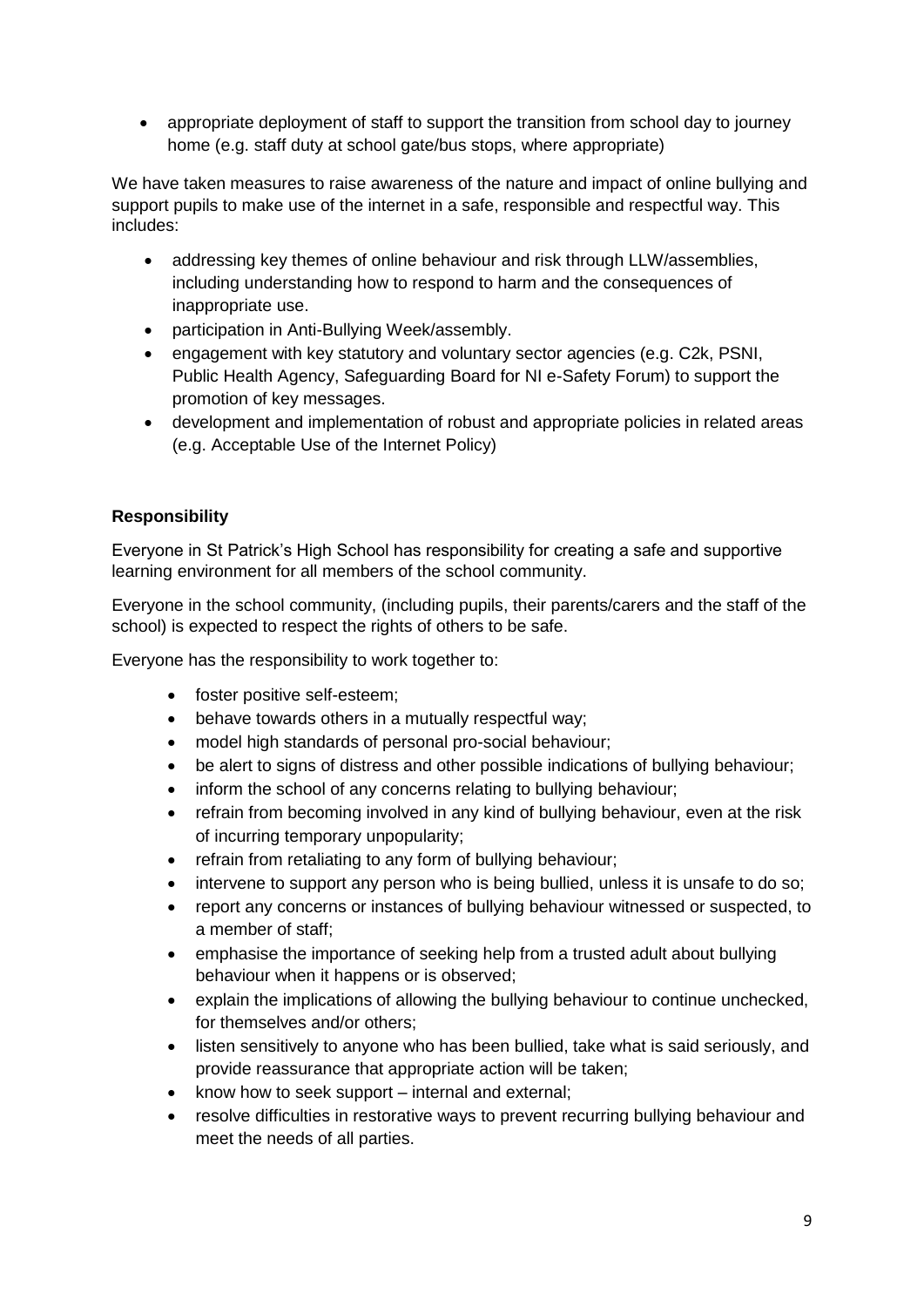## **Reporting a Bullying Concern**

#### *Pupils Reporting a Concern*

Pupils are encouraged to raise concerns with any member of staff, including teaching and non-teaching staff.

Pupils can raise bullying concerns in one or more of the following ways:

- verbally- talking to a member of staff;
- by writing a note to a member of staff;
- by sending an email to a member of staff;
- by posting a comment in a 'worry box.'

ANY pupil can raise a concern about bullying behaviour, not just the pupil who is experiencing this behaviour. All pupils are encouraged to 'get help' if they have a concern about bullying that they experience or is experienced by another.

## *Parents/Carers Reporting a Concern*

Parents and carers should raise concerns about alleged bullying behaviour with the school at the earliest opportunity. They should encourage their children to react appropriately to bullying behaviour and to not do anything to retaliate or to 'hit back'.

The process of reporting bullying concerns is as follows:

- in the first instance, all bullying concerns should be reported to the Class Teacher/Form Teacher;
- where the parent is not satisfied that appropriate action has been taken to prevent further incidents, or where further incidents have taken place, the concern should be reported to Head of Year;
- where the parent is not satisfied that appropriate action has been taken to prevent further incidents, or where further incidents have taken place, the concern should be reported to the Vice-Principal, as applicable;
- where the parent is not satisfied that appropriate action has been taken by the Senior Teacher/Vice-Principal to prevent further incidents, or where further incidents have taken place, the concern should be reported to the Principal.

Where the parent/carer remains unsatisfied that the concern has not been appropriately responded to, the school's complaints procedure should be followed. This involves making a formal, written complaint, to the Chair of the Board of Governors (See Complaints Policy for full details).

All reports of bullying concerns received from pupils and/or parents/carers will be responded to in line with this policy and feedback will be given to the person who made the report. No information about action, taken in relation to a pupil, can be disclosed to anyone other than the pupil and his/her parents/carers.

## **Responding to a Bullying Concern**

The processes outlined below provide a framework for how St. Patrick's High School will respond to any bullying concerns identified.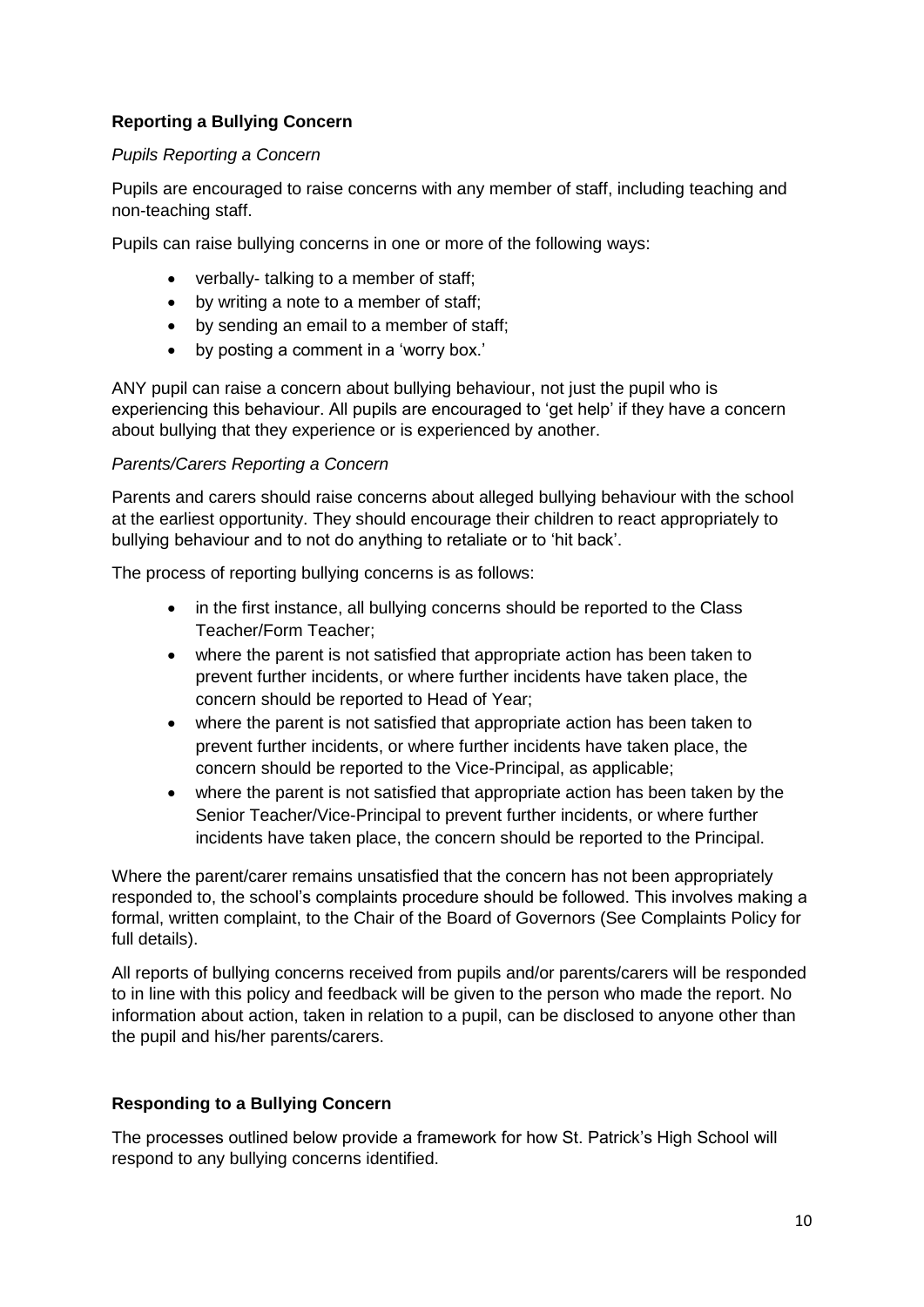The member of staff responding to the concern will:

- clarify facts and perceptions:
- check records (sims/behaviour management module);
- assess the incident against the criteria for bullying behaviour;
- identify any themes or motivating factors;
- identify the type of bullying behaviour being displayed;
- identify intervention level:
- select and implement appropriate interventions for all pupils involved, including appropriate interventions, consequences and sanctions not listed in the effective responses to bullying behaviour resource;
- track, monitor and record effectiveness of interventions:
- review outcome of interventions;
- select and implement further intentions as necessary.

Our main focus is on a restorative approach to bullying behaviour. Our interventions aim to resolve the concern and restore the well-being of those involved.

However, a more punitive approach, including consequences and sanctions, may be employed at the school's discretion. Any action taken regarding a pupil cannot be disclosed to anyone other than that pupil and his/her parents/carers.

# **Recording**

As outlined in the Addressing Bullying in Schools Act (NI) 2016, a record of all incidents of bullying and alleged bullying behaviour will be maintained using the Bullying Concern Assessment form BCAF. This will include:

- how the bullying behaviour was displayed (the method)
- the motivation for the behaviour
- how each incident was addressed by the school
- the outcome of the interventions employed.

Records may be kept on the online SIMS Module, which is part of the C2k system in schools. Access to these records will be restricted and only provided to those members of school staff with a legitimate need to have access.

All records will be maintained in line with relevant data protection legislation and guidance and will be disposed of in line with the school's Retention and Disposal of Documents Policy. Collated information regarding incidents of bullying and alleged bullying behaviour, will be used to inform the future development of anti-bullying policy and practice within the school.

## **Professional Development of Staff**

This may include:

 stating a commitment to ensuring that staff are provided with appropriate opportunities for professional development as part of the school's ongoing CPD/PRSD provisions;